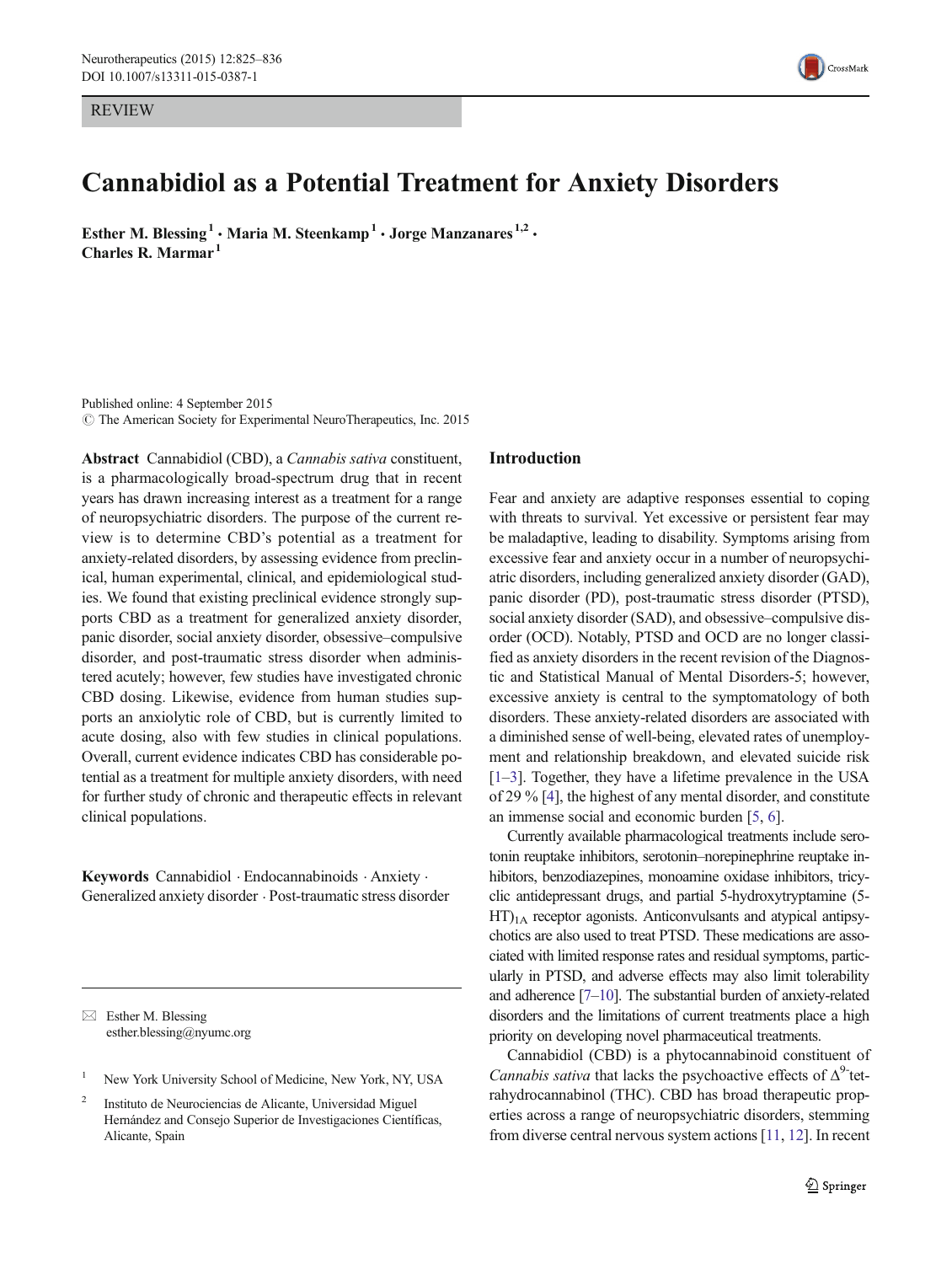years, CBD has attracted increasing interest as a potential anxiolytic treatment [\[13](#page-9-0)–[15\]](#page-9-0). The purpose of this review is to assess evidence from current preclinical, clinical, and epidemiological studies pertaining to the potential risks and benefits of CBD as a treatment for anxiety disorders.

# Methods

A search of MEDLINE (PubMed), PsycINFO, Web of Science Scopus, and the Cochrane Library databases was conducted for English-language papers published up to 1 January 2015, using the search terms "cannabidiol" and "anxiety" or "fear" or "stress" or "anxiety disorder" or "generalized anxiety disorder" or "social anxiety disorder" or "social phobia" or "post-traumatic stress disorder" or "panic disorder" or "obsessive compulsive disorder^. In total, 49 primary preclinical, clinical, or epidemiological studies were included. Neuroimaging studies that documented results from anxiety-related tasks, or resting neural activity, were included. Epidemiological or clinical studies that assessed CBD's effects on anxiety symptoms, or the potential protective effects of CBD on anxiety symptoms induced by cannabis use (where the CBD content of cannabis is inferred via a higher CBD:THC ratio), were included.

# CBD Pharmacology Relevant to Anxiety

### General Pharmacology and Therapeutic Profile

Cannabis sativa, a species of the Cannabis genus of flowering plants, is one of the most frequently used illicit recreational substances in Western culture. The 2 major phyto- cannabinoid constituents with central nervous system activity are THC, responsible for the euphoric and mind-altering effects, and CBD, which lacks these psychoactive effects. Preclinical and clinical studies show CBD possesses a wide range of therapeutic properties, including antipsychotic, analgesic, neuroprotective, anticonvulsant, antiemetic, antioxidant, anti-inflammatory, antiarthritic, and antineoplastic properties (see [\[11](#page-8-0), [12](#page-9-0), [16](#page-9-0)–[19](#page-9-0)] for reviews). A review of potential side effects in humans found that CBD was well tolerated across a wide dose range, up to 1500 mg/day (orally), with no reported psychomotor slowing, negative mood effects, or vital sign abnormalities noted [\[20\]](#page-9-0).

CBD has a broad pharmacological profile, including interactions with several receptors known to regulate fear and anxiety-related behaviors, specifically the cannabinoid type 1 receptor ( $CB_1R$ ), the serotonin 5-HT<sub>1A</sub> receptor, and the transient receptor potential (TRP) vanilloid type 1 (TRPV1) receptor [\[11](#page-8-0), [12](#page-9-0), [19,](#page-9-0) [21](#page-9-0)]. In addition, CBD may also regulate, directly or indirectly, the peroxisome proliferator-activated receptor-γ, the orphan G-protein-coupled receptor 55, the equilibrative nucleoside transporter, the adenosine transporter,

additional TRP channels, and glycine receptors [[11](#page-8-0), [12](#page-9-0), [19,](#page-9-0) [21\]](#page-9-0). In the current review of primary studies, the following receptor-specific actions were found to have been investigated as potential mediators of CBD's anxiolytic action:  $CB_1R$ , TRPV1 receptors, and  $5-HT<sub>1A</sub>$  receptors. Pharmacology relevant to these actions is detailed below.

### The Endocannabinoid System

Following cloning of the endogenous receptor for THC, namely the  $CB_1R$ , endogenous  $CB_1R$  ligands, or "endocannabinoids" (eCBs) were discovered, namely anandamide (AEA) and 2-arachidonoylglycerol (reviewed in [[22\]](#page-9-0)). The  $CB_1R$  is an inhibitory  $G_{i/0}$  protein-coupled receptor that is mainly localized to nerve terminals, and is expressed on both γ-aminobutryic acid-ergic and glutamatergic neurons. eCBs are fatty acid derivatives that are synthesized on demand in response to neuronal depolarization and  $Ca^{2+}$  influx, via cleavage of membrane phospholipids. The primary mechanism by which eCBs regulate synaptic function is retrograde signaling, wherein eCBs produced by depolarization of the postsynaptic neuron activate presynaptic  $CB_1Rs$ , leading to inhibition of neurotransmitter release [[23](#page-9-0)]. The "eCB system" includes AEA and 2-arachidonoylglycerol; their respective degradative enzymes fatty acid amide hydroxylase (FAAH) and monoacylglycerol lipase; the  $CB_1R$  and related  $CB_2$  receptor (the latter expressed mainly in the periphery); as well as several other receptors activated by eCBs, including the TRPV1 receptor, peroxisome proliferator-activated receptor-γ, and G protein-coupled 55 receptor, which functionally interact with  $CB_1R$  signaling (reviewed in [[21](#page-9-0), [24\]](#page-9-0)). Interactions with the TRPV1 receptor, in particular, appear to be critical in regulating the extent to which eCB release leads to inhibition or facilitation of presynaptic neurotransmitter release [[25\]](#page-9-0). The TRPV1 receptor is a postsynaptic cation channel that underlies sensation of noxious heat in the periphery, with capsacin (hot chili) as an exogenous ligand. TRPV1 receptors are also expressed in the brain, including the amygdala, periaqueductal grey, hippocampus, and other areas [[26](#page-9-0), [27\]](#page-9-0).

The eCB system regulates diverse physiological functions, including caloric energy balance and immune function [[28\]](#page-9-0). The eCB system is also integral to regulation of emotional behavior, being essential to forms of synaptic plasticity that determine learning and response to emotionally salient, par-ticularly highly aversive events [[29,](#page-9-0) [30\]](#page-9-0). Activation of  $CB_1Rs$ produces anxiolytic effects in various models of unconditioned fear, relevant to multiple anxiety disorder symptom domains (reviewed in [\[30](#page-9-0)–[33\]](#page-9-0)). Regarding conditioned fear, the effect of  $CB_1R$  activation is complex:  $CB_1R$  activation may enhance or reduce fear expression, depending on brain locus and the eCB ligand [\[34](#page-9-0)]; however,  $CB_1R$  activation potently enhances fear extinction [\[35](#page-9-0)], and can prevent fear reconsolidation. Genetic manipulations that impede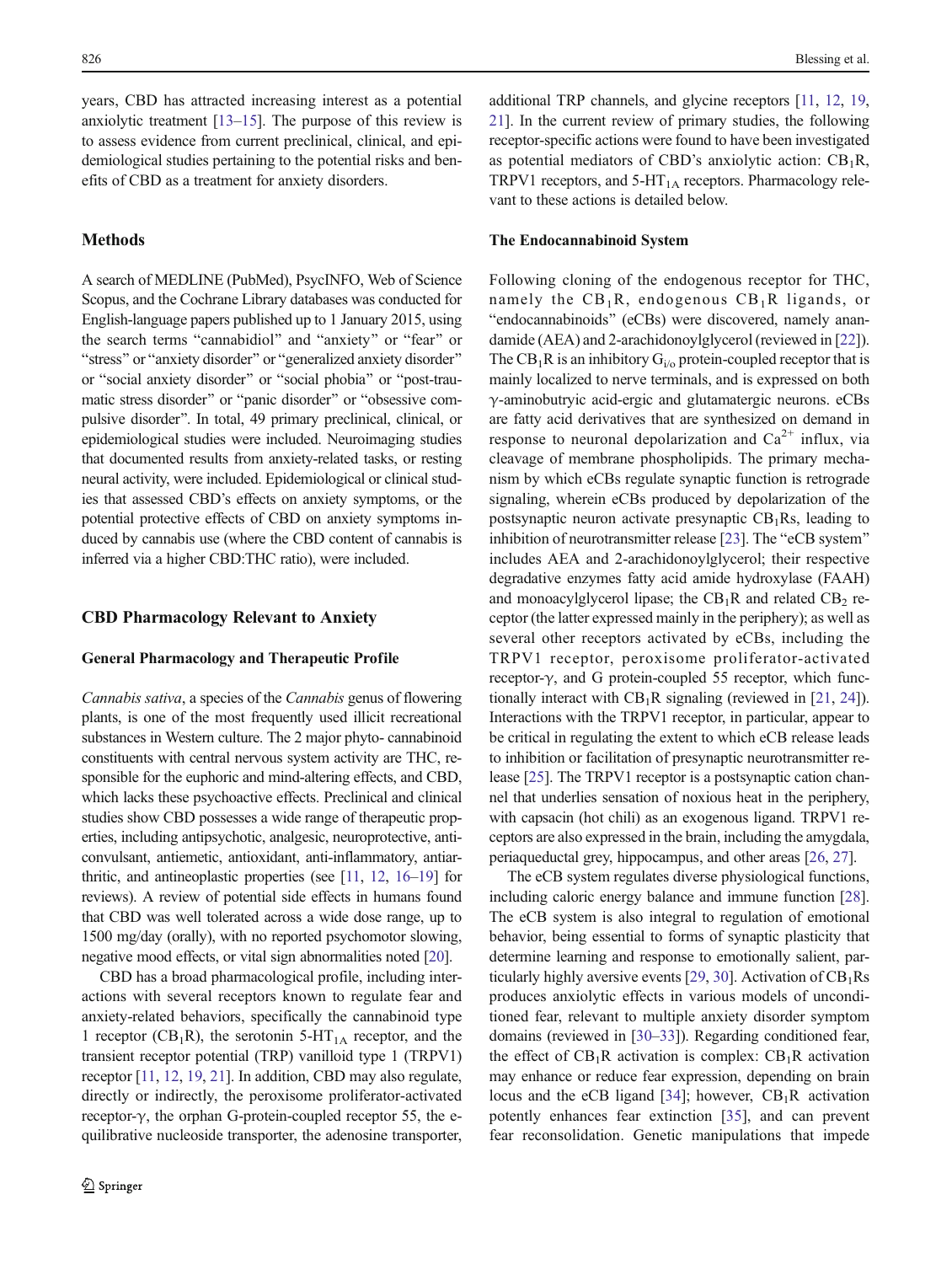CB1R activation are anxiogenic [[35](#page-9-0)], and individuals with eCB system gene polymorphisms that reduce eCB tone for example, FAAH gene polymorphisms—exhibit physiological, psychological, and neuroimaging features consistent with impaired fear regulation [[36\]](#page-9-0). Reduction of  $AEA-CB<sub>1</sub>R$  signaling in the amygdala mediates the anxiogenic effects of corticotropin-releasing hormone [\[37\]](#page-9-0), and  $CB_1R$  activation is essential to negative feedback of the neuroendocrine stress response, and protects against the adverse effects of chronic stress [[38,](#page-9-0) [39](#page-9-0)]. Finally, chronic stress impairs eCB signaling in the hippocampus and amygdala, leading to anxiety [\[40](#page-9-0), [41](#page-9-0)], and people with PTSD show elevated  $CB_1R$  availability and reduced peripheral AEA, suggestive of reduced eCB tone [\[42](#page-9-0)].

Accordingly,  $CB_1R$  activation has been suggested as a target for anxiolytic drug development [\[15,](#page-9-0) [43,](#page-9-0) [44\]](#page-9-0). Proposed agents for enhancing  $CB_1R$  activation include THC, which is a potent and direct agonist; synthetic  $CB_1R$  agonists; FAAH inhibitors and other agents that increase eCB availability, as well as nonpsychoactive cannabis phytocannabinoids, including CBD. While CBD has low affinity for the  $CB_1R$ , it functions as an indirect agonist, potentially via augmentation of  $CB_1R$  constitutional activity, or via increasing AEA through FAAH inhibition (reviewed in [\[21](#page-9-0)]).

Several complexities of the eCB system may impact upon the potential of CBD and other  $CB_1R$ -activating agents to serve as anxiolytic drugs. First,  $CB_1R$  agonists, including THC and AEA, have a biphasic effect: low doses are anxiolytic, but higher doses are ineffective or anxiogenic, in both preclinical models in and humans (reviewed in [[33](#page-9-0), [45\]](#page-9-0)). This biphasic profile may stem from the capacity of  $CB_1R$  agonists to also activate TRPV1 receptors when administered at a high, but not low dose, as demonstrated for AEA [[46](#page-9-0)]. Activation of TRPV1 receptors is predominantly anxiogenic, and thus a critical balance of eCB levels, determining CB1 versus TRPV1 activation, is proposed to govern emotional behavior [\[27,](#page-9-0) [47\]](#page-9-0). CBD acts as a TRPV1 agonist at high concentrations, potentially by interfering with AEA inactivation [[48](#page-9-0)]. In addition to dose-dependent activation of TRPV1 channels, the anxiogenic *versus* anxiolytic balance of  $CB_1R$  agonists also depends on dynamic factors, including environmental stressors [\[33,](#page-9-0) [49](#page-9-0)].

### $5-HT<sub>1A</sub>$  Receptors

The 5-HT<sub>1A</sub> receptor (5-HT<sub>1A</sub>R) is an established anxiolytic target. Buspirone and other  $5-HT<sub>1A</sub>R$  agonists are approved for the treatment of GAD, with fair response rates [[50\]](#page-9-0). In preclinical studies,  $5-HT<sub>1A</sub>R$  agonists are anxiolytic in animal models of general anxiety [\[51](#page-9-0)], prevent the adverse effects of stress [\[52\]](#page-9-0), and enhance fear extinction [[53](#page-9-0)]. Both pre- and postsynaptic  $5-HT<sub>1A</sub>Rs$  are coupled to various members of the  $G<sub>i/o</sub>$  protein family. They are expressed on serotonergic neurons in the raphe, where they exert autoinhibitory function, and

various other brain areas involved in fear and anxiety [\[54,](#page-10-0) [55\]](#page-10-0). Mechanisms underlying the anxiolytic effects of  $5-HT<sub>1A</sub>R$  activation are complex, varying between both brain region, and pre- versus postsynaptic locus, and are not fully established [[56](#page-10-0)]. While in vitro studies suggest CBD acts as a direct  $5-HT_{1A}R$  agonist [[57](#page-10-0)], in vivo studies are more consistent with CBD acting as an allosteric modulator, or facilitator of  $5-HT<sub>1A</sub>$ signaling [\[58](#page-10-0)].

## Preclinical Evaluations

### Generalized Anxiety Models

Relevant studies in animal models are summarized in chronological order in Table [1](#page-3-0). CBD has been studied in a wide range of animal models of general anxiety, including the elevated plus maze (EPM), the Vogel-conflict test (VCT), and the elevated T maze (ETM). See Table [1](#page-3-0) for the anxiolytic effect specific to each paradigm. Initial studies of CBD in these models showed conflicting results: high (100 mg/kg) doses were ineffective, while low (10 mg/kg) doses were anxiolytic [\[59](#page-10-0), [60](#page-10-0)]. When tested over a wide range of doses in further studies, the anxiolytic effects of CBD presented a bell-shaped dose–response curve, with anxiolytic effects observed at moderate but not higher doses [\[61](#page-10-0), [90\]](#page-11-0). All further studies of acute systemic CBD without prior stress showed anxiolytic effects or no effect [[62,](#page-10-0) [65\]](#page-10-0), the latter study involving intracerebroventricular rather than the intraperitoneal route. No anxiogenic effects of acute systemic CBD dosing in models of general anxiety have yet been reported. As yet, few studies have examined chronic dosing effects of CBD in models of generalized anxiety. Campos et al. [\[66\]](#page-10-0) showed that in rat, CBD treatment for 21 days attenuated inhibitory avoidance acquisition [[83\]](#page-10-0). Long et al. [\[69](#page-10-0)] showed that, in mouse, CBD produced moderate anxiolytic effects in some paradigms, with no effects in others.

Anxiolytic effects of CBD in models of generalized anxiety have been linked to specific receptor mechanisms and brain regions. The midbrain dorsal periaqueductal gray (DPAG) is integral to anxiety, orchestrating autonomic and behavioral responses to threat [\[91\]](#page-11-0), and DPAG stimulation in humans produces feelings of intense distress and dread [\[92\]](#page-11-0). Microinjection of CBD into the DPAG produced anxiolytic effects in the EPM, VGC, and ETM that were partially mediated by activation of 5-HT<sub>1A</sub>Rs but not by  $CB_1Rs$  [\[65](#page-10-0), [68](#page-10-0)]. The bed nucleus of the stria terminalis (BNST) serves as a principal output structure of the amygdaloid complex to coordinate sustained fear responses, relevant to anxiety [[93](#page-11-0)]. Anxiolytic effects of CBD in the EPM and VCT occurred upon microinjection into the BNST, where they depended on  $5-HT_{1A}R$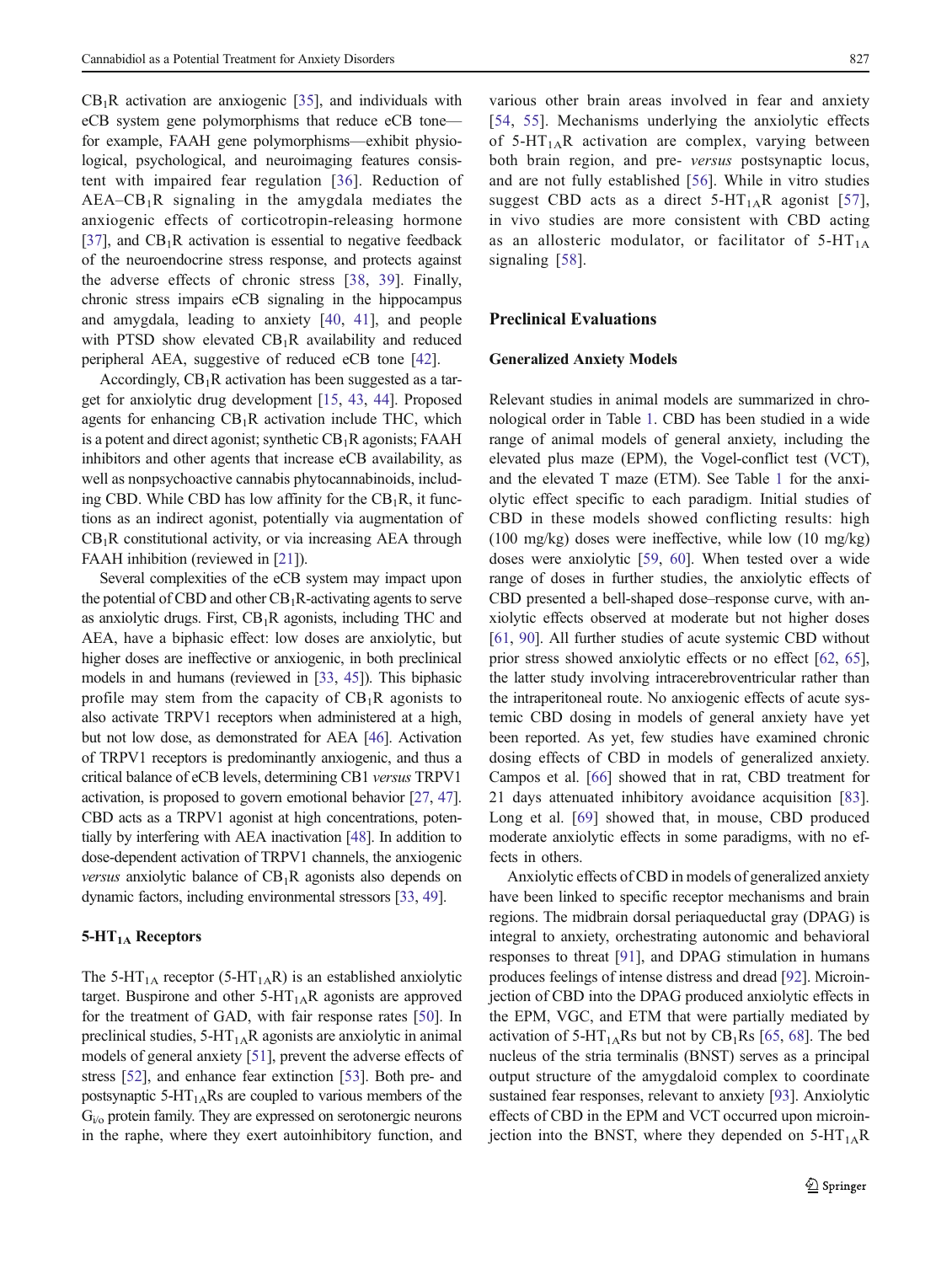<span id="page-3-0"></span>

| Preclinical studies<br>Table 1 |                |                                       |                                                                                |                                  |                                                  |                                                                                    |
|--------------------------------|----------------|---------------------------------------|--------------------------------------------------------------------------------|----------------------------------|--------------------------------------------------|------------------------------------------------------------------------------------|
| Study                          | Animal         | Route                                 | Dose                                                                           | Model                            | Effect                                           | Receptor Involvement                                                               |
| Silveira Filho et al. [59]     | WR             | i.p.                                  | $100$ mg/kg,<br>acute                                                          | GSCT                             | No effect                                        | ÁN                                                                                 |
| Zuardi et al. [60]             | WR             | i.p.                                  | $10\,\mathrm{mg/kg}$<br>acute                                                  | CER                              | Anxiolytic                                       | ΧÁ                                                                                 |
| Onaivi et al. [61]             | ICR mice       | $\dot{\mathbb{P}}$                    | 10.00, 50.00, 100.00 mg/kg, acute<br>0.01, 0.10, 0.50, 1.00, 2.50, 5.00,       | EPM                              | Anxiolytic                                       | Effects $\downarrow$ by IP flumazenil,<br>unchanged by naloxone                    |
| Guimaraes et al. [61]          | WR             | نم:                                   | $20.0$ mg/kg, acute<br>2.5, 5.0, 10.0 and                                      | EPM                              | Anxiolytic                                       | Ź                                                                                  |
| Moreira et al. [62]            | WR             | i.p.                                  | $2.5$ , 5.0 and $10.0$ mg/kg, acute                                            | VCT                              | Anxiolytic                                       | Effect unchanged by IP<br>flumazenil                                               |
| Resstel et al. [63]            | WR             | iņ.                                   | 10mg/kg, acute                                                                 | CFC                              | Anxiolytic                                       | Ź                                                                                  |
| Campos et al. [64]             | WR             | dIPAG                                 | 5.0, 30.0, 60.0 $\text{mmol}/0.2$ µl, acute                                    | EPM<br>VCT                       | Anxiolytic<br>Anxiolytic                         | Both effects $\downarrow$ by intra-dlPAG<br>WAY100635 but not<br>intra-dlPAG AM251 |
| Bitencourt et al. [65]         | WR             | i.c.v.                                | 5 min before extinction, acute<br>$2.0 \ \mu$ g/ $\mu$ l                       | extinction<br><b>CFC</b>         | Anxiolytic                                       | SR141716A but not<br>Extinction effect $\downarrow$ by                             |
|                                |                |                                       |                                                                                | 24 h after CFC<br>EPM before and | Anxiolytic following CFC<br>No effect before CFC | capsazepine                                                                        |
| Campos et al. [66]             | WR             | dIPAG                                 | 30, 60 mg/kg, acute                                                            | EPM                              | Anxiolytic                                       | renders 60 mg/kg anxiolytic<br>Intra-dIPAG capsazepine                             |
| Resstel et al. [67]            | WR             | خ.                                    | 1, 10 or 20 mg/kg, acute                                                       | RS                               | ↓Tachycardia<br>Anxiolytic,<br><b>L</b> Pressor  | All effects $\downarrow$ by systemic<br>WAY100635                                  |
|                                |                |                                       |                                                                                | following RS<br>EPM 24 h         | Anxiolytic                                       |                                                                                    |
| Soares et al. [68]             | WR             | dPAG<br>                              | 5, 30 or 60 nmol, acute                                                        | PAG E-stim<br>ETM                | Panicolytic<br>Panicolytic<br>Anxiolytic         | WAY100635 but not AM251<br>All effects $\downarrow$ by intra-dIPAG                 |
| Long et al. [69]               | C57BL/6 J mice | i.p.                                  | l, 5, 10, 50mg/kg, chronic, daily/21 d                                         | EPM                              | No effect                                        | Ź                                                                                  |
|                                |                |                                       |                                                                                | L-DT                             | anxiolytic<br>$1 \text{ mg/kg}$                  |                                                                                    |
|                                |                |                                       |                                                                                | <u>rs</u>                        | No effect                                        |                                                                                    |
|                                |                |                                       |                                                                                | $\overline{O}$                   | 50 mg/kg anxiolytic                              |                                                                                    |
| Lemos et al. [70]              | WR             | $\frac{1}{2} \frac{1}{L}$<br>$\equiv$ | $10 \,\mathrm{mg/kg}$ IP, $30 \,\mathrm{mmol}$ intra-PL and<br>intra-IL, acute | CFC                              | IP and PL anxiolytic IL<br>anxiogenic            | $\sum_{i=1}^{n}$                                                                   |
| Casarotto et al. [71]          | C57BL/6 J mice | i.p.                                  | acute, or subchronic, daily/7 d<br>5, 30, and 60 mg/kg,                        | NBT                              | Anticompulsive                                   | Effect $\downarrow$ by IP AM251 but not<br>WAY100635                               |
| Gomes et al. $[72]$            | WR             | <b>BNST</b>                           | 15, 30, and 60 nmol, acute                                                     | EPM<br>VCT                       | Anxiolytic<br>Anxiolytic                         | Both effects $\downarrow$ by intra BNST<br>WAY100635                               |
| Granjeiro et a l. [73]         | WR             | Intracisternal                        | 5, 30, and 60 nmol, acute                                                      | EPM 24 h after RS<br><b>RS</b>   | Anxiolytic, ĮPressor ĮTachycardia<br>Anxiolytic  | $\lesssim$                                                                         |
| Deiana et al. [74]             | $_{\rm NS}$    | $\frac{1}{2}$ oral                    | 120mg/kg, acute                                                                | MBT                              | Anticompulsive                                   | $\stackrel{\triangle}{\geq}$                                                       |
| Uribe-Marino et al. [75]       | $_{\rm NS}$    | نع.                                   | $0.3, 3.0, 30.0$ mg/kg, acute                                                  | $_{\rm{sq}}$                     | Panicolytic                                      | $\stackrel{\Delta}{\simeq}$                                                        |

 $\underline{\textcircled{\tiny 2}}$  Springer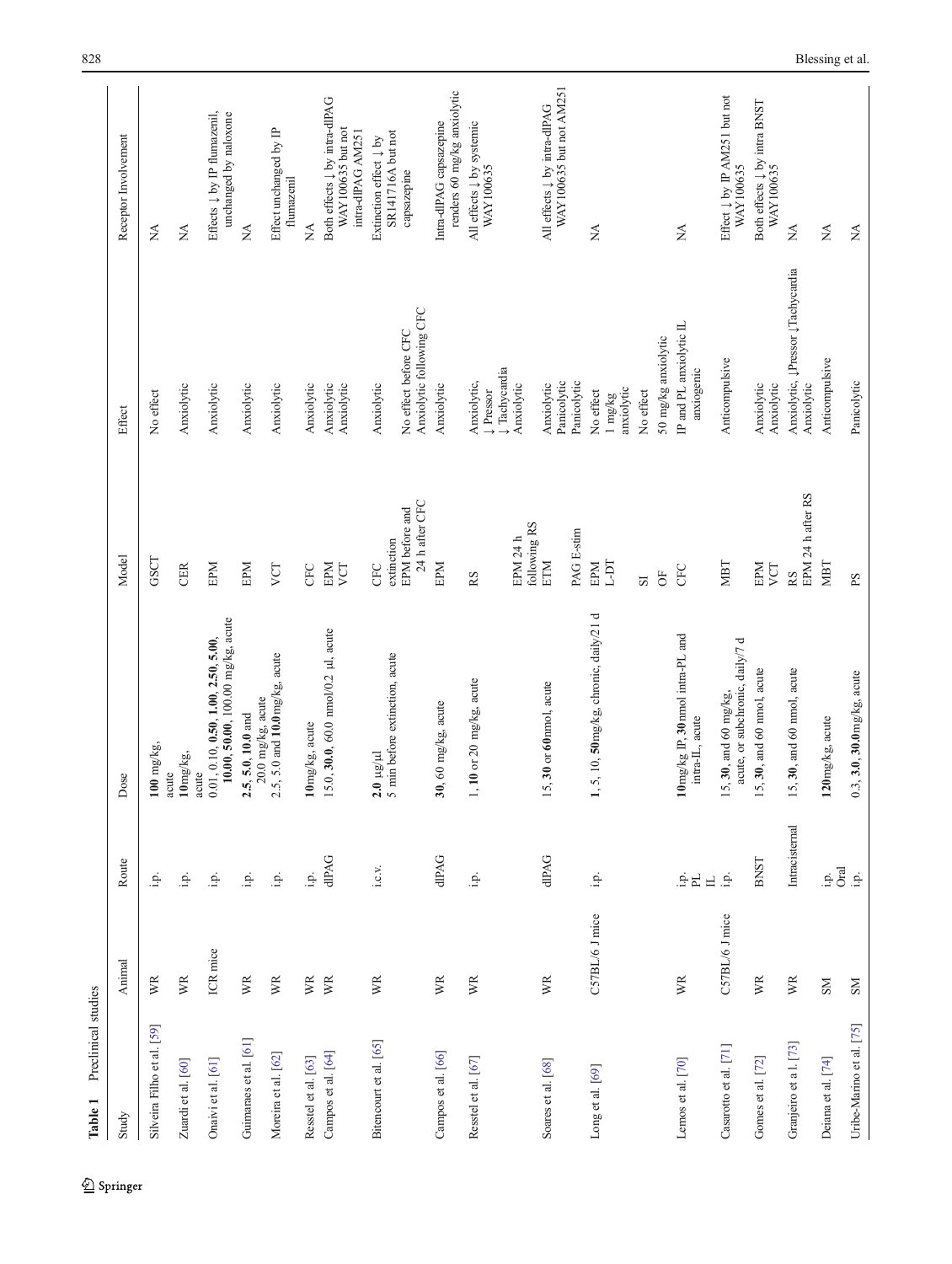| Table 1 (continued)         |              |                |                                                                                                                                                                                            |                                       |                                                        |                                                                |
|-----------------------------|--------------|----------------|--------------------------------------------------------------------------------------------------------------------------------------------------------------------------------------------|---------------------------------------|--------------------------------------------------------|----------------------------------------------------------------|
| Study                       | Animal       | Route          | Dose                                                                                                                                                                                       | Model                                 | Effect                                                 | Receptor Involvement                                           |
| Stem et al. [76]            | WR           | i.p.           | immediately after retrieval,<br>3, 10, 30 mg/kg<br>acute                                                                                                                                   | Reconsolidation blockade              | 1 and 7 d old fear memories<br>disrupted<br>Anxiolytic | Effect $\downarrow$ by AM251 but not<br>WAY100635              |
| Campos et al. [77]          | WR           | غ.<br>ت        | 5 mg/kg, subchronic, daily/7 d                                                                                                                                                             | EPM following PS                      | Anxiolytic                                             | Effects $\downarrow$ by IP WAY100635                           |
| Hsiao et al. [78]           | WR           | CeA            | T hall                                                                                                                                                                                     | REM sleep time<br>EPM                 | ↓ REM sleep suppression<br>Anxiolytic                  | Á                                                              |
|                             |              |                |                                                                                                                                                                                            | $\overline{5}$                        | Anxiolytic                                             |                                                                |
| Gomes et al. [79]           | WR           | <b>BNST</b>    | 15, 30, 60mmol, acute                                                                                                                                                                      | <b>GEC</b>                            | Anxiolytic                                             | Both effects $\downarrow$ by intra-BNST<br>WAY100635           |
| El Batsh et al. [80]        | LE-HR        | i.p.           | 10 mg/kg, chronic,<br>daily/14 d                                                                                                                                                           | <b>CFC</b>                            | Anxiogenic                                             | ≸                                                              |
| Campos et al. [81]          | C57BL/6 mice | i.p.           | 30 mg/kg 2 h after CUS,<br>chronic daily/14 d                                                                                                                                              | EPM<br><b>NSF</b>                     | Anxiolytic<br>Anxiolytic                               | Both effects $\downarrow$ by AM251                             |
| Do Monte et al. [82]        | L-E HR       | 日              | 5 min before extinction<br>1 µg or $0.4 \mu$ g/0.2 µl<br>daily/4 d                                                                                                                         | Extinction of CFC                     | Anxiolytic                                             | Effect $\downarrow$ by IP rimonabant                           |
| Campos et al. [83]          | Rat          | i.p.           | 5mg/kg, chronic,<br>$\mbox{d} \mbox{ai} \mbox{J} \mbox{y}/21$ d                                                                                                                            | ETM                                   | Panicolytic<br>Anxiolytic                              | intra-dlPAG WAY100635<br>Panicolytic effect $\downarrow$ by    |
| Almeida et al. [84]         | Rat          | iņ.            | $1, 5, 15$ mg/kg, acute                                                                                                                                                                    | $\overline{S}$                        | Anxiolytic                                             | ≸                                                              |
| Gomes et al. [85]           | WR           | <b>BNST</b>    | 30 and 60 nmol, acute                                                                                                                                                                      | RS                                    | t Tachydardia<br>Anxiogenic                            | Effect $\downarrow$ by WAY100635                               |
| Twardowschy et al. [86]     | <b>NS</b>    | i.p.           | 3 mg/kg, acute                                                                                                                                                                             | ΡS                                    | Panicolytic                                            | Effects $\downarrow$ by IP WAY100635                           |
| Focaga et al. [87]          | WR           | F <sub>L</sub> | 15, 30, 60 nmol, acute                                                                                                                                                                     | EPM after RS<br>EPM                   | Anxiogenic<br>Anxiolytic                               | All effects $\downarrow$ by intra PL<br>WAY100635              |
|                             |              |                |                                                                                                                                                                                            | <b>GEC</b>                            | Anxiolytic                                             | post-RS $\downarrow$ by IP metyrapone<br>Anxiolytic EPM effect |
| Nardo et al. [88]           | NS           | $\dot{p}$ .    | 30 mg/kg, acute                                                                                                                                                                            | NBT                                   | Anticompulsive                                         | ≸                                                              |
| da Silva et al. [89]        | WR           | SNpr           | $5 \mu g/0.2 \mu l$                                                                                                                                                                        | GABA <sub>A</sub> blockade<br>in dISC | Panicolytic                                            | Both effects $\downarrow$ by AM251                             |
| Effective doses are in bold |              |                | Recenter specific soents: $\Delta M$ 251 = camabinoid recenter type 1 (CB,R) inverse somist: WAV100635 = 5-hydroxytroptomine 1A antasomist: SR141716A = CB,R antasomist: rimonahant = CB,1 |                                       |                                                        |                                                                |

Receptor specific agents: AM251 = cannabinoid receptor type 1 (CB<sub>1</sub>R) inverse agonist; WAY100635 = 5-hydroxytryptamine 1A antagonist; SR141716A = CB<sub>1</sub>R antagonist; rimonabant = CB<sub>1</sub>R Receptor specific agents: AM251 = cannabinoid receptor type 1 (CB<sub>1</sub>R) inverse agonist; WAY100635 = 5-hydroxytryptamine 1A antagonist; SR1417<br>antagonist; capsazepine = transient receptor potential vanilloid type 1 antagoni antagonist; capsazepine = transient receptor potential vanilloid type 1 antagonist; naloxone = opioid antagonist; flumazenil = GABA<sub>A</sub> receptor antagonist

ETM = decreased inhibitory avoidance; L-DT = increased % time in light; VCT = increased licks indicating reduced conflict; NSF = reduced latency to feed; OF = increased % time in center; SI = increased ETM = decreased inhibitory avoidance; L-DT = increased % time in light; VCT = increased licks indicating reduced conflict; NSF = reduced latency to feed; OF = increased % time in center; SI = increased Anxiolytic effects in models used: CER = reduced fear response; CFC = reduced onditioned freezing; CFC extinction = reduced freezing following extinction training; EPM = reduced % time in open arm; Anxiolytic effects in models used: CER = reduced fear response; CFC = reduced onditioned freezing; conditioned freezing following extinction training; EPM = reduced % time in open arm; social interaction social interaction

Anticomplusive effects:  $MBT$  = reduced burying Anticomplusive effects: MBT = reduced burying

WR = Wistar rats; SM = Swiss mice; L-E HR = Long-Evans hooded rats; i.p. = intraperitoneal; dIPAG = dorsolateral periaqueductal gray; i.c.v. = intracerebroventricular; PL = prelimbic; IL = infralimbic; conditioned emotional response; EPM = elevated plus maze; VCT = Vogel conflict test; CFC = contextual fear conditioning; RS = restraint stress; ETM = elevated T maze; PAG E-stim = electrical BNST = bed nucleus of the stria terminalis; CeA = amygdala central nucleus; SNpr = substantia nigra pars reticularis; CUS = chronic unpredictable stress; GSCT = Geller–Seifter conflict test; CER = conditioned emotional response; EPM = elevated plus maze; VCT = Vogel conflict test; CFC = contextual fear conditioning; RS = restraint stress; ETM = elevated T maze; PAG E-stim = electrical stimulation of the dlPAG; L-DT = light-dark test; SI = social interaction; OF = open field; MBT = marble-burying test; PS = predator stress; NSF = novelty suppressed feeding test; GABA<sub>A</sub> =  $\gamma$ -WR = Wistar rats; SM = Swiss mice; L-E HR = Long–Evans hooded rats; i.p. = intraperitoneal; dlPAG = dorsolateral periaqueductal gray; i.c.v. = intracerebroventricular; PL = prelimbic; IL = infralimbic; stimulation of the dIPAG; L-DT = light-dark test; SI = social interaction; OF = open field; MBT = marble-burying test; PS = predator stress; NSF = novelty suppressed feeding test; GABA<sub>A</sub> =  $\gamma$ -Panicolytic effects: ETM = decreased escape; GABA<sub>A</sub> blockade in dISC = defensive immobility, and explosive escape; PAG-E-Stim = increased threshold for escape; PS = reduced explosive escape  $BNST = bed$  nucleus of the stria terminalis;  $CeA = \text{amygidal}$  central nucleus;  $SNpr = \text{substain}$  pars reticularis;  $CUS = \text{drionic}$  unpredictable stress;  $GSCT = Gellre-Scifler$  conflict test;  $CER$ Panicolytic effects: ETM = decreased escape; GABAA blockade in dlSC = defensive immobility, and explosive escape; PAG-E-Stim = increased threshold for escape; PS = reduced explosive escape aminobutyric acid receptor A;  $dISC = \text{deep layers superior colliculus}$ ; REM = rapid eye movement; NA = not applicable aminobutyric acid receptor A; dlSC = deep layers superior colliculus; REM = rapid eye movement; NA = not applicable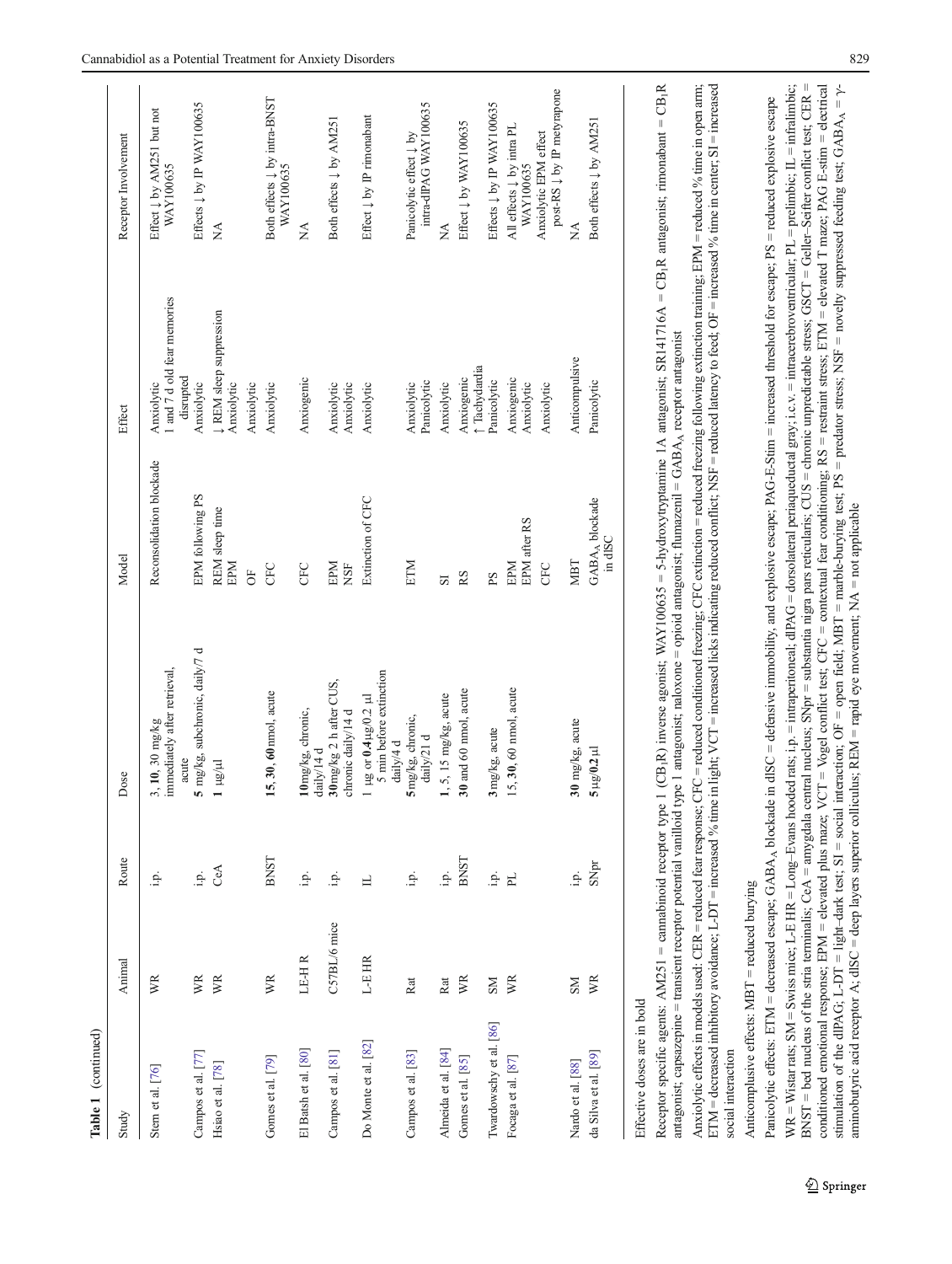activation [\[79\]](#page-10-0), and also upon microinjection into the central nucleus of the amygdala [\[78](#page-10-0)]. In the prelimbic cortex, which drives expression of fear responses via connections with the amygdala [[94\]](#page-11-0), CBD had more complex effects: in unstressed rats, CBD was anxiogenic in the EPM, partially via 5-HT<sub>1A</sub>R receptor activation; however, following acute restraint stress, CBD was anxiolytic [[87\]](#page-10-0). Finally, the anxiolytic effects of systemic CBD partially depended on GABAA receptor activation in the EPM model but not in the VCT model [[61](#page-10-0), [62\]](#page-10-0).

As noted, CBD has been found to have a bell-shaped response curve, with higher doses being ineffective. This may reflect activation of TRPV1 receptors at higher dose, as blockade of TRPV1 receptors in the DPAG rendered a previously ineffective high dose of CBD as anxiolytic in the EPM [[66\]](#page-10-0). Given TRPV1 receptors have anxiogenic effects, this may indicate that at higher doses, CBD's interaction with TRPV1 receptors to some extent impedes anxiolytic actions, although was notably not sufficient to produce anxiogenic effects.

### Stress-induced Anxiety Models

Stress is an important contributor to anxiety disorders, and traumatic stress exposure is essential to the development of PTSD. Systemically administered CBD reduced acute increases in heart rate and blood pressure induced by restraint stress, as well as the delayed (24 h) anxiogenic effects of stress in the EPM, partially by  $5-HT<sub>1A</sub>R$  activation [\[67](#page-10-0), [73](#page-10-0)]. However intra-BNST microinjection of CBD augmented stressinduced heart rate increase, also partially via  $5-HT<sub>1A</sub>R$  activation [\[85\]](#page-10-0). In a subchronic study, CBD administered daily 1 h after predator stress (a proposed model of PTSD) reduced the long-lasting anxiogenic effects of chronic predator stress, par-tially via 5-HT<sub>1A</sub>R activation [[77](#page-10-0)]. In a chronic study, systemic CBD prevented increased anxiety produced by chronic unpredictable stress, in addition to increasing hippocampal AEA; these anxiolytic effects depended upon  $CB_1R$  activation and hippocampal neurogenesis, as demonstrated by genetic ablation techniques [\[81\]](#page-10-0). Prior stress also appears to modulate CBD's anxiogenic effects: microinjection of CBD into the prelimbic cortex of unstressed animals was anxiogenic in the EPM but following restraint stress was found to be anxiolytic [\[87](#page-10-0)]. Likewise, systemic CBD was anxiolytic in the EPM following but not prior to stress [\[65\]](#page-10-0).

### PD and Compulsive Behavior Models

assesses explosive escape and defensive immobility in response to a boa constrictor snake, also partially via  $5-HT_{1A}R$ activation; however, more consistent with an anxiogenic effect, CBD was also noted to decrease time spent outside the burrow and increase defensive attention (not shown in Table [1\)](#page-3-0) [[75,](#page-10-0) [86\]](#page-10-0) . Finally, CBD, partially via  $CB_1Rs$ , decreased defensive immobility and explosive escape caused by bicuculline-induced neuronal activation in the superior colliculus [\[89](#page-11-0)]. Anticompulsive effects of CBD were investigated in marble-burying behavior, conceptualized to model OCD [[96](#page-11-0)]. Acute systemic CBD reduced marble-burying behavior for up to 7 days, with no attenuation in effect up to high  $(120 \text{ mg/kg})$  doses, and effect shown to depend on  $CB_1Rs$  but not 5-HT<sub>1A</sub>Rs [\[71](#page-10-0), [74,](#page-10-0) [88\]](#page-11-0).

# Contextual Fear Conditioning, Fear Extinction, and Reconsolidation Blockade

Several studies assessed CBD using contextual fear conditioning. Briefly, this paradigm involves pairing a neutral context, the conditioned stimulus (CS), with an aversive unconditioned stimulus (US), a mild foot shock. After repeated pairings, the subject learns that the CS predicts the US, and subsequent CS presentation elicits freezing and other physiological responses. Systemic administration of CBD prior to CS re-exposure reduced conditioned cardiovascular responses [[63\]](#page-10-0), an effect reproduced by microinjection of CBD into the BNST, and partially mediated by 5-  $HT<sub>1A</sub>R$  activation [\[79\]](#page-10-0). Similarly, CBD in the prelimbic cortex reduced conditioned freezing [[70\]](#page-10-0), an effect prevented by  $5-HT_{1A}R$  blockade [[87\]](#page-10-0). By contrast, CBD microinjection in the infralimbic cortex enhanced conditioned freezing [[70\]](#page-10-0). Finally, El Batsh et al. [[80](#page-10-0)] reported that repeated CBD doses over 21 days, that is chronic as opposed to acute treatment, facilitated conditioned freezing. In this study, CBD was administered prior to conditioning rather than prior to re-exposure as in acute studies, thus further directly comparable studies are required.

CBD has also been shown to enhance extinction of contextually conditioned fear responses. Extinction training involves repeated CS exposure in the absence of the US, leading to the formation of a new memory that inhibits fear responses and a decline in freezing over subsequent training sessions. Systemic CBD administration immediately before training markedly enhanced extinction, and this effect depended on  $CB_1R$  activation, without involvement of TRPV1 receptors [\[65](#page-10-0)]. Further studies showed  $CB_1Rs$  in the infralimbic cortex may be involved in this effect [\[82](#page-10-0)].

CBD also blocked reconsolidation of aversive memories in rat [\[76](#page-10-0)]. Briefly, fear memories, when reactivated by re-exposure (retrieval), enter into a labile state in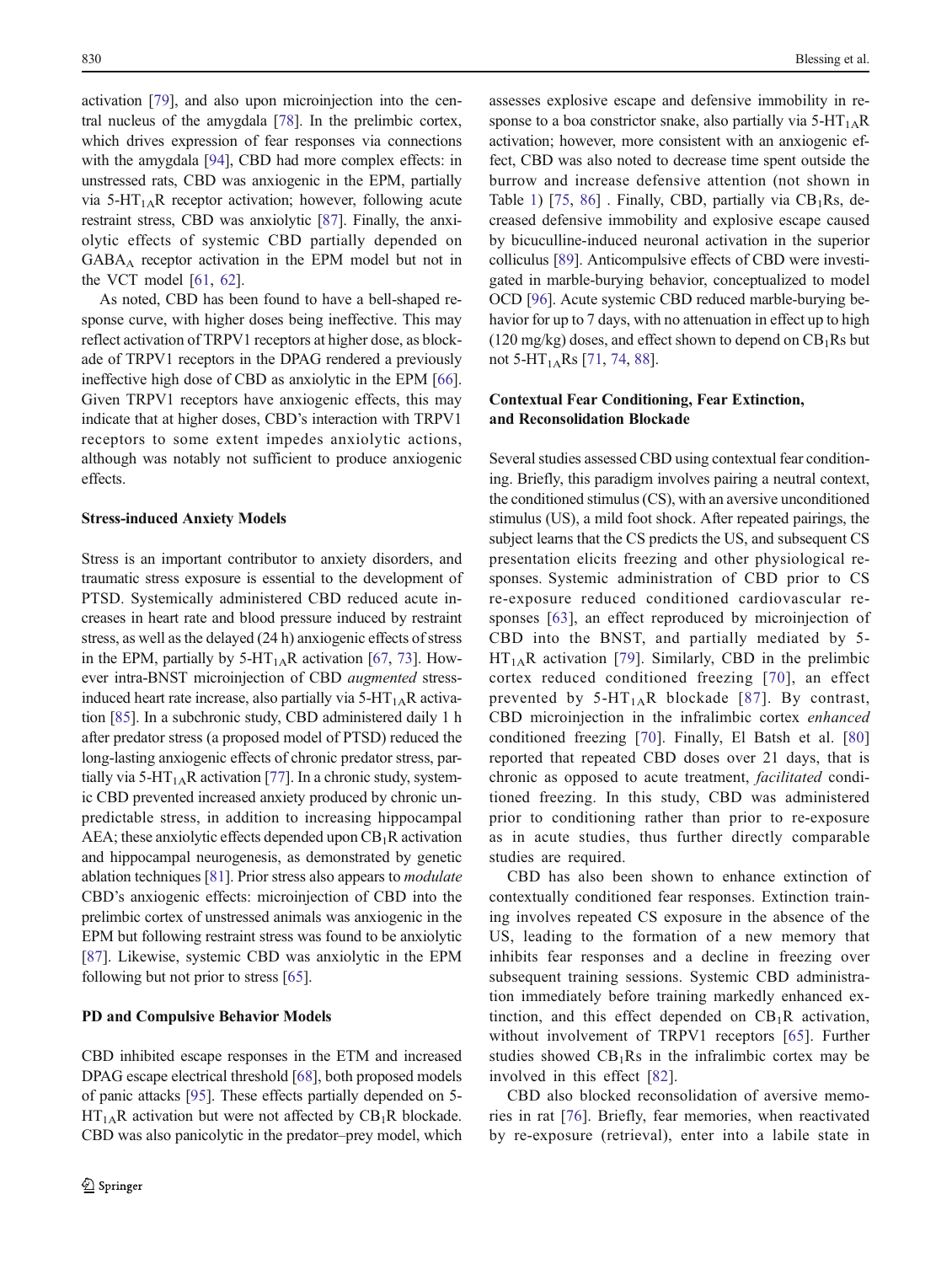which the memory trace may either be reconsolidated or extinguished [[97\]](#page-11-0), and this process may be pharmacologically modulated to achieve reconsolidation blockade or extinction. When administered immediately following retrieval, CBD prevented freezing to the conditioned context upon further re-exposure, and no reinstatement or spontaneous recovery was observed over 3 weeks, consistent with reconsolidation blockade rather than extinc-tion [[76\]](#page-10-0). This effect depended on  $CB_1R$  activation but not 5-HT<sub>1A</sub>R activation [[76](#page-10-0)].

# Summary and Clinical Relevance

Overall, existing preclinical evidence strongly supports the potential of CBD as a treatment for anxiety disorders. CBD exhibits a broad range of actions, relevant to multiple symptom domains, including anxiolytic, panicolytic, and anticompulsive actions, as well as a decrease in autonomic arousal, a decrease in conditioned fear expression, enhancement of fear extinction, reconsolidation blockade, and prevention of the long-term anxiogenic effects of stress. Activation of 5-  $HT<sub>1A</sub>Rs$  appears to mediate anxiolytic and panicolytic effects, in addition to reducing conditioned fear expression, although  $CB_1R$  activation may play a limited role. By contrast,  $CB_1R$  activation appears to mediate CBD's anticompulsive effects, enhancement of fear extinction, reconsolidation blockade, and capacity to prevent the long-term anxiogenic consequences of stress, with involvement of hippocampal neurogenesis.

While CBD predominantly has acute anxiolytic effects, some species discrepancies are apparent. In addition, effects may be contingent on prior stress and vary according to brain region. A notable contrast between CBD and other agents that target the eCB system, including THC, direct  $CB_1R$  agonists and FAAH inhibitors, is a lack of anxiogenic effects at a higher dose. Further receptor-specific studies may elucidate the receptor specific basis of this distinct dose response profile. Further studies are also required to establish the efficacy of CBD when administered in chronic dosing, as relatively few relevant studies exist, with mixed results, including both anxiolytic and anxiogenic outcomes.

Overall, preclinical evidence supports systemic CBD as an acute treatment of GAD, SAD, PD, OCD, and PTSD, and suggests that CBD has the advantage of not producing anxiogenic effects at higher dose, as distinct from other agents that enhance  $CB_1R$  activation. In particular, results show potential for the treatment of multiple PTSD symptom domains, including reducing arousal and avoidance, preventing the long-term adverse effects of stress, as well as enhancing the extinction and blocking the reconsolidation of persistent fear memories.

### Human Experimental and Clinical Studies

### Evidence from Acute Psychological Studies

Relevant studies are summarized in Table [2](#page-7-0). The anxiolytic effects of CBD in humans were first demonstrated in the context of reversing the anxiogenic effects of THC. CBD reduced THC-induced anxiety when administered simultaneously with this agent, but had no effect on baseline anxiety when administered alone [\[99](#page-11-0), [100](#page-11-0)]. Further studies using higher doses supported a lack of anxiolytic effects at baseline [[101](#page-11-0), [107\]](#page-11-0). By contrast, CBD potently reduces experimentally induced anxiety or fear. CBD reduced anxiety associated with a simulated public speaking test in healthy subjects, and in subjects with SAD, showing a comparable efficacy to ipsapirone (a 5- $HT<sub>1A</sub>R$  agonist) or diazepam [[98](#page-11-0), [105\]](#page-11-0). CBD also reduced the presumed anticipatory anxiety associated with undergoing a single-photon emission computed tomography (SPECT) imaging procedure, in both healthy and SAD subjects [\[102,](#page-11-0) [104\]](#page-11-0). Finally, CBD enhanced extinction of fear memories in healthy volunteers: specifically, inhaled CBD administered prior to or after extinction training in a contextual fear conditioning paradigm led to a trend-level enhancement in the reduction of skin conductance response during reinstatement, and a significant reduction in expectancy (of shock) ratings during rein-statement [[106](#page-11-0)].

### Evidence from Neuroimaging Studies

Relevant studies are summarized in Table [3.](#page-7-0) In a SPECT study of resting cerebral blood flow (rCBF) in normal subjects, CBD reduced rCBF in left medial temporal areas, including the amygdala and hippocampus, as well as the hypothalamus and left posterior cingulate gyrus, but increased rCBF in the left parahippocampal gyrus. These rCBF changes were not correlated with anxiolytic effects [[102](#page-11-0)]. In a SPECT study, by the same authors, in patients with SAD, CBD reduced rCBF in overlapping, but distinct, limbic and paralimbic areas; again, with no correlations to anxiolytic effects [\[104\]](#page-11-0).

In a series of placebo-controlled studies involving 15 healthy volunteers, Fusar-Poli et al. investigated the effects of CBD and THC on task-related blood-oxygen-level dependent functional magnetic resonance imaging activation, specifically the go/no-go and fearful faces tasks [\[109,](#page-11-0) [110\]](#page-11-0). The go/no-go task measures response inhibition, and is associated with activation of medial prefrontal, dorsolateral prefrontal, and parietal areas [[111\]](#page-11-0). Response activation is diminished in PTSD and other anxiety disorders, and increased activation predicts response to treatment [\[112\]](#page-11-0). CBD produced no changes in predicted areas (relative to placebo) but reduced activation in the left insula, superior temporal gyrus, and transverse temporal gyrus. The fearful faces task activates the amygdala, and other medial temporal areas involved in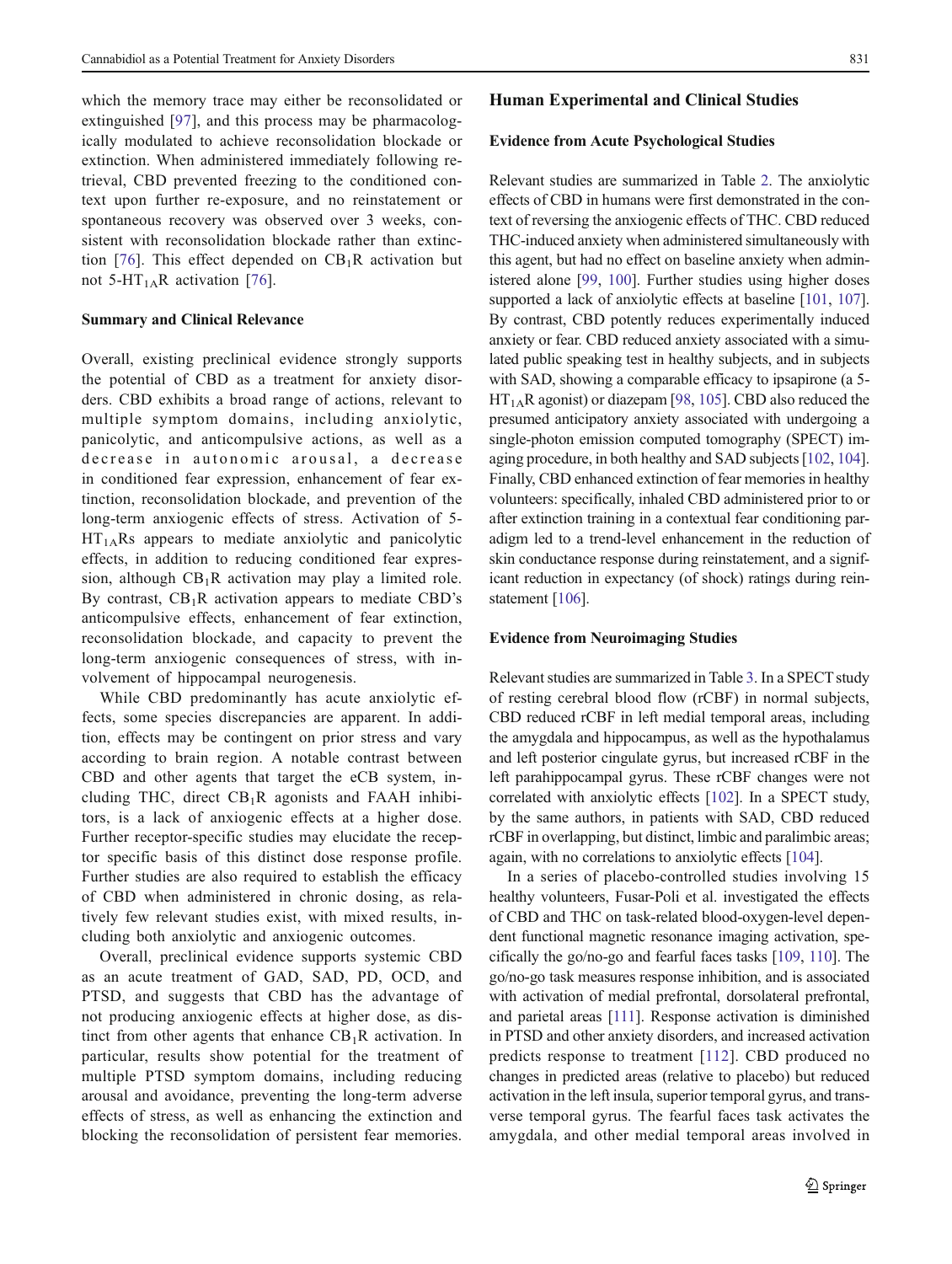<span id="page-7-0"></span>Table 2 Human psychological studies

| Study                      | Subjects,<br>design                            | CBD route,<br>dose                                                                            | Measure                                                      | Effect                                                                                                      |
|----------------------------|------------------------------------------------|-----------------------------------------------------------------------------------------------|--------------------------------------------------------------|-------------------------------------------------------------------------------------------------------------|
| Karniol et al. [99]        | HV,<br><b>DBP</b>                              | Oral, 15, 30, 60 mg, alone<br>or with THC,<br>acute, at 55, 95, 155, and<br>$185 \text{ min}$ | Anxiety and pulse rate after<br>THC and at baseline          | THC-induced increases in<br>subjective anxiety and<br>pulse rate<br>No effect at<br>baseline                |
| Zuardi et al., $[100]$     | HV,<br><b>DBP</b>                              | Oral 1 mg/kg alone or with STAI score after THC<br>THC, acute, 80 min                         |                                                              | THC-induced increases in<br><b>STAI</b> scores                                                              |
| Zuardi et al. [98]         | HV.<br><b>DBP</b>                              | Oral 300 mg,<br>acute, 80 min                                                                 | VAMS, STAI and BP<br>following SPST                          | <b>J</b> STAI scores<br>L VAMS scores<br>$\perp$ BP                                                         |
| Martin-Santos et al. [101] | HV,<br><b>DBP</b>                              | Oral 600 mg,<br>acute, 1, 2, 3 h                                                              | Baseline anxiety and<br>pulse rate                           | No effect                                                                                                   |
| Crippa et al. [102]        | 10 HV,<br><b>DBP</b>                           | Oral 400 mg,<br>acute, 60 and 75 min                                                          | VAMS before SPECT<br><b>SPECT</b>                            | <b>L</b> VAMS scores                                                                                        |
| Bhattacharyya et al. [103] | 15 HV<br><b>DBP</b>                            | Oral 600 mg,<br>acute, $1, 2, 3$ h                                                            | <b>STAI</b> scores<br>VAMS scores                            | <b>J</b> STAI scores<br><b>L VAMS</b> scores                                                                |
| Crippa et al. [104]        | SAD and HC<br><b>DBP</b>                       | Oral 400 mg,<br>acute, 75 and 140 min                                                         | VAMS before SPECT<br><b>SPECT</b>                            | <b>U</b> VAMS scores                                                                                        |
| Bergamaschi et al. [105]   | SAD and HC DBP                                 | Oral 600 mg, acute,<br>$1, 2, 3$ h                                                            | VAMS, SSPS-N, cognitive<br>impairment, SCR, HR<br>after SPST | ↓ VAMS, SSPS-N and cognitive<br>impairment, no effect on SCR<br>or HR                                       |
| Das et al. $[106]$         | <b>HV</b><br><b>DBP</b>                        | Inhaled, 32 mg, acute,<br>immediately following,<br>before, after extinction                  | SCR and shock expectancy<br>following extinction             | CBD after extinction training<br>produced trend level reduction<br>in SCR and decreased shock<br>expectancy |
| Hindocha et al. [107]      | Varying in schizotypy and<br>cannabis use, DBP | Inhaled, 16 mg, acute                                                                         | Baseline VAS anxiety                                         | No significant effect of CBD                                                                                |

 $HV =$  healthy volunteers;  $DBP =$  double-blind placebo;  $SAD =$  social anxiety disorder;  $HC =$  healthy controls;  $THC = \Delta 9$ -tetrahydrocannabinol;  $STAI =$ Spielberger's state trait anxiety inventory; VAMS = visual analog mood scale; BP = blood pressure; SPST = simulated public speaking test; SCR = skin conductance response; SPECT = single-photon emission computed tomography; SSPS-N = negative self-evaluation subscale; HR = heart rate; VAS = visual analog scale, CBD = cannabidiol

### Table 3 Neuroimaging studies

| Study                   | Subjects, design         | CBD route, dose, timing                | Measure                                                   | Effect of CBD                                                                                                                                                              |
|-------------------------|--------------------------|----------------------------------------|-----------------------------------------------------------|----------------------------------------------------------------------------------------------------------------------------------------------------------------------------|
| Crippa et al. [102]     | 10 HV.<br><b>DBP</b>     | Oral $400$ mg.<br>acute, 60 and 75 min | SPECT, resting (rCBF)                                     | $\downarrow$ rCBF in left medial temporal cluster,<br>including amygdala and HPC, also $\downarrow$ rCBF<br>in the HYP and posterior cingulate gyrus<br>↑ rCBF in left PHG |
| Borgwardt et al. [108]  | 15 HV.<br><b>DBP</b>     | Oral $600$ mg,<br>acute, $1-2$ h       | fMRI during oddball and<br>go/no-go task                  | L Activation in left insula, STG and MTG                                                                                                                                   |
| Fusar-Poli et al. [109] | 15 HV.<br><b>DBP</b>     | Oral $600$ mg,<br>acute, $1-2$ h       | fMRI activation during<br>fearful faces task              | L Activation in left medial temporal region,<br>including amygdala and anterior PHG, and<br>in right ACC and PCC                                                           |
| Fusar-Poli et al. [110] | 15 HV.<br><b>DBP</b>     | Oral 600 mg,<br>acute, $1-2$ h         | fMRI functional connectivity<br>during fearful faces task | L Functional connectivity between L) AMY<br>and ACC                                                                                                                        |
| Crippa et al. [104]     | SAD and HC<br><b>DBP</b> | Oral 400 mg,<br>acute, 75 and 140 min  | SPECT, resting (rCBF)                                     | I rCBF in the left PHG, HPC and ITG.<br>↑ rCBF in the right posterior cingulate gyrus                                                                                      |

CBD = cannabidiol; HV = healthy controls; DBP = double-blind placebo; SAD = social anxiety disorder; HC = healthy controls; SPECT = single-photo emission computed tomography; rCBF = regional cerebral blood flow; fMRI = functional magnetic resonance imaging; HPC = hippocampus; HYP = hypothalamus; PHG = parahippocampal gyrus; STG = superior temporal gyrus; MTG = medial temporal gyrus; ACC = anterior cingulate cortex; PCC = posterior cingulate cortex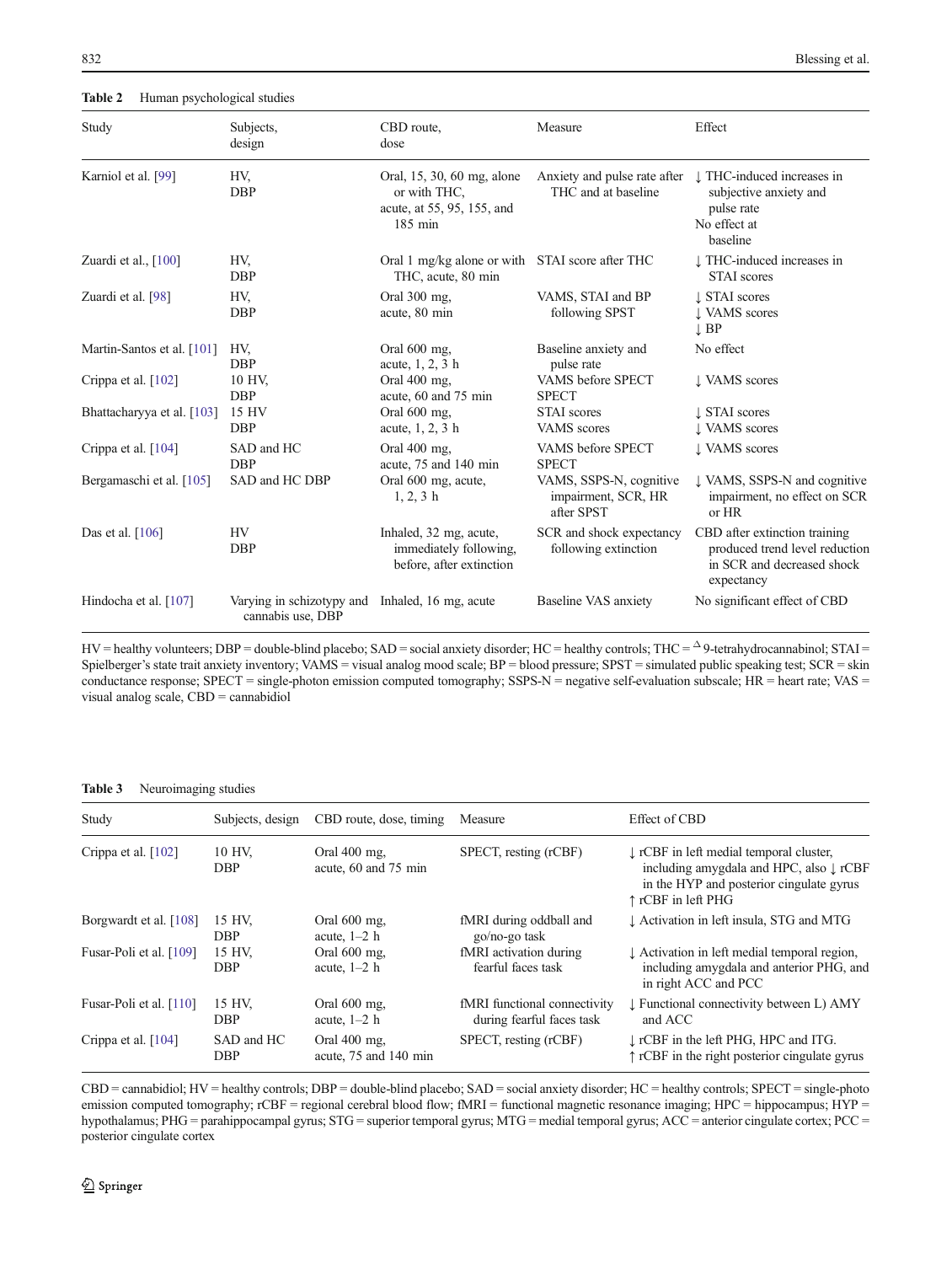<span id="page-8-0"></span>emotion processing, and heightened amygdala response activation has been reported in anxiety disorders, including GAD and PTSD [[113](#page-11-0), [114](#page-11-0)]. CBD attenuated blood-oxygen-level dependent activation in the left amygdala, and the anterior and posterior cingulate cortex in response to intensely fearful faces, and also reduced amplitude in skin conductance fluctuation, which was highly correlated with amygdala activation [\[109\]](#page-11-0). Dynamic causal modeling analysis in this data set further showed CBD reduced forward functional connectivity between the amygdala and anterior cingulate cortex [[110](#page-11-0)].

# Evidence from Epidemiological and Chronic Studies

Epidemiological studies of various neuropsychiatric disorders indicate that a higher CBD content in chronically consumed cannabis may protect against adverse effects of THC, including psychotic symptoms, drug cravings, memory loss, and hippocampal gray matter loss [[115](#page-11-0)–[118\]](#page-11-0) (reviewed in [\[119](#page-11-0)]). As THC acutely induces anxiety, this pattern may also be evident for chronic anxiety symptoms. Two studies were identified, including an uncontrolled retrospective study in civilian patients with PTSD patients [\[120\]](#page-11-0), and a case study in a patient with severe sexual abuse-related PTSD [\[121](#page-11-0)], which showed that chronic cannabis use significantly reduces PTSD symptoms; however, these studies did not include data on the THC:CBD ratio. Thus, overall, no outcome data are currently available regarding the chronic effects of CBD in the treatment of anxiety symptoms, nor do any data exist regarding the potential protective effects of CBD on anxiety potentially induced by chronic THC use.

### Summary and Clinical Relevance

Evidence from human studies strongly supports the potential for CBD as a treatment for anxiety disorders: at oral doses ranging from 300 to 600 mg, CBD reduces experimentally induced anxiety in healthy controls, without affecting baseline anxiety levels, and reduces anxiety in patients with SAD. Limited results in healthy subjects also support the efficacy of CBD in acutely enhancing fear extinction, suggesting potential for the treatment of PTSD, or for enhancing cognitive behavioral therapy. Neuroimaging findings provide evidence of neurobiological targets that may underlie CBD's anxiolytic effects, including reduced amygdala activation and altered medial prefrontal amygdala connectivity, although current findings are limited by small sample sizes, and a lack of independent replication. Further studies are also required to establish whether chronic, in addition to acute CBD dosing is anxiolytic in human. Also, clinical findings are currently limited to SAD, whereas preclinical evidence suggests CBD's potential to treat multiple symptom domains relevant to GAD, PD, and, particularly, PTSD.

### **Conclusions**

Preclinical evidence conclusively demonstrates CBD's efficacy in reducing anxiety behaviors relevant to multiple disorders, including PTSD, GAD, PD, OCD, and SAD, with a notable lack of anxiogenic effects. CBD's anxiolytic actions appear to depend upon  $CB_1Rs$  and 5-HT<sub>1A</sub>Rs in several brain regions; however, investigation of additional receptor actions may reveal further mechanisms. Human experimental findings support preclinical findings, and also suggest a lack of anxiogenic effects, minimal sedative effects, and an excellent safety profile. Current preclinical and human findings mostly involve acute CBD dosing in healthy subjects, so further studies are required to establish whether chronic dosing of CBD has similar effects in relevant clinical populations. Overall, this review emphasizes the potential value and need for further study of CBD in the treatment of anxiety disorders.

Required Author Forms Disclosure forms provided by the authors are available with the online version of this article.

# References

- 1. Kroenke K, Spitzer RL, Williams JB, Monahan PO, Lowe B. Anxiety disorders in primary care: prevalence, impairment, comorbidity, and detection. Ann Intern Med 2007;146:317-325.
- 2. Khan A, Leventhal RM, Khan S, Brown WA. Suicide risk in patients with anxiety disorders: a meta-analysis of the FDA database. J Affect Disord 2002;68:183-190.
- 3. Olatunji BO, Cisler JM, Tolin DF. Quality of life in the anxiety disorders: a meta-analytic review. Clin Psychol Rev 2007;27:572-581.
- 4. Kessler RC, Berglund P, Demler O, Jin R, Merikangas KR, Walters EE. Lifetime prevalence and age-of-onset distributions of DSM-IV disorders in the National Comorbidity Survey Replication. Arch Gen Psychiatry 2005;62:593-602.
- 5. Wang PS, Lane M, Olfson M, Pincus HA, Wells KB, Kessler RC. Twelve-month use of mental health services in the United States: results from the National Comorbidity Survey Replication. Arch Gen Psychiatry 2005;62:629-640.
- 6. Gustavsson A, Svensson M, Jacobi F, et al. Cost of disorders of the brain in Europe 2010. Eur Neuropsychopharmacol 2011;21:718-779.
- 7. Otto MW, Tuby KS, Gould RA, McLean RY, Pollack MH. An effect-size analysis of the relative efficacy and tolerability of serotonin selective reuptake inhibitors for panic disorder. Am J Psychiary 2001;158:1989-1992.
- 8. Ballenger JC. Remission rates in patients with anxiety disorders treated with paroxetine. J Clin Psychiatry 2004;65:1696-1707.
- 9. Krystal JH, Rosenheck RA, Cramer JA, et al. Adjunctive risperidone treatment for antidepressant-resistant symptoms of chronic military service-related PTSD: a randomized trial. JAMA 2011;306:493-502.
- 10. Shin HJ, Greenbaum MA, Jain S, Rosen CS. Associations of psychotherapy dose and SSRI or SNRI refills with mental health outcomes among veterans with PTSD. Psychiatr Serv 2014;65: 1244-1248.
- 11. Izzo AA, Borrelli F, Capasso R, Di Marzo V, Mechoulam R. Nonpsychotropic plant cannabinoids: new therapeutic opportunities from an ancient herb. Trends Pharmacol Sci 2009;30:515-527.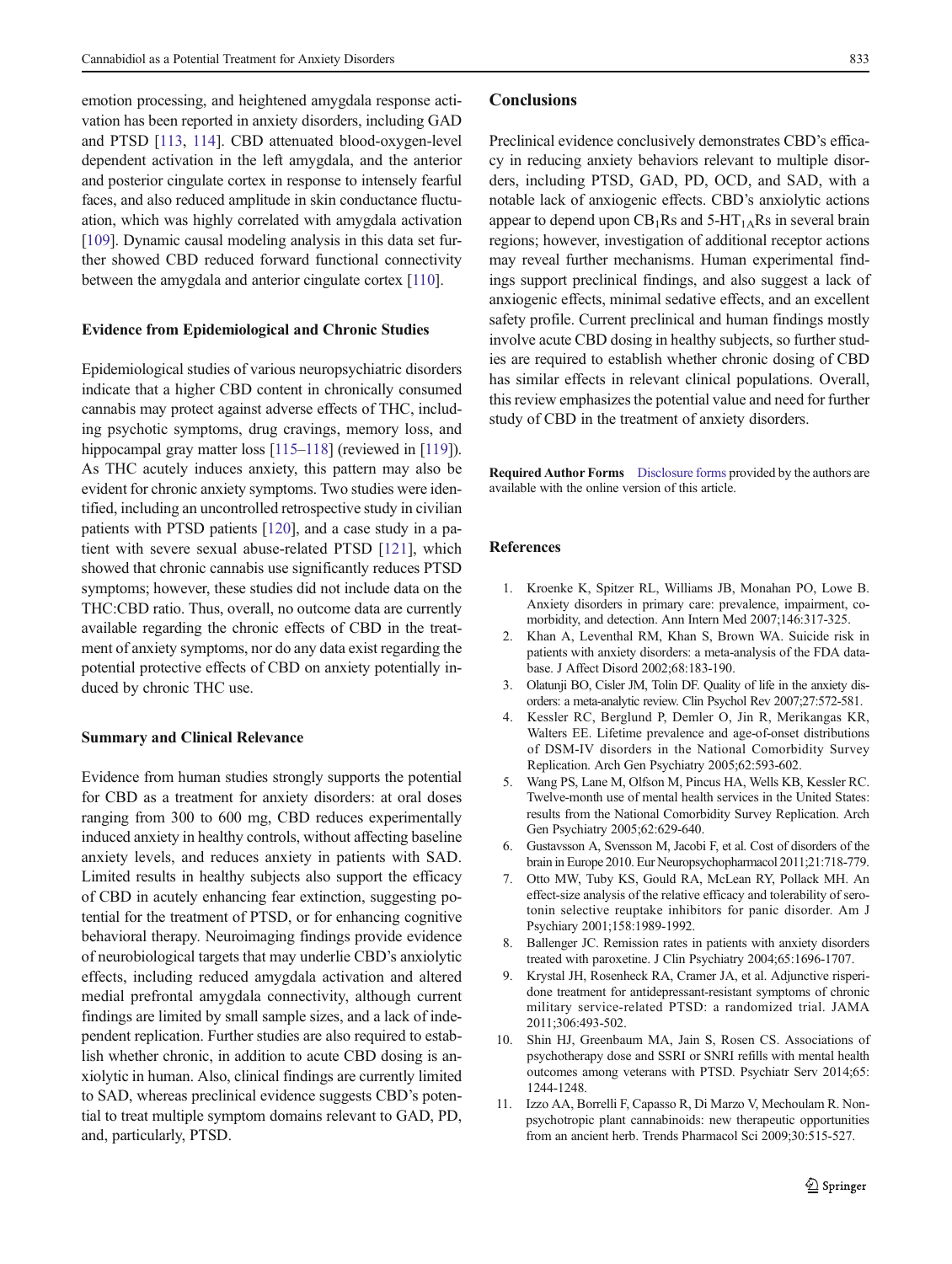- <span id="page-9-0"></span>12. Campos AC, Moreira FA, Gomes FV, Del Bel EA, Guimaraes FS. Multiple mechanisms involved in the large-spectrum therapeutic potential of cannabidiol in psychiatric disorders. Philos Trans R Soc Lond Ser B Biol Sci 2012;367:3364-3378.
- 13. Schier ARD, Ribeiro NP, Silva AC, et al. Cannabidiol, a Cannabis sativa constituent, as an anxiolytic drug. Rev Bras Psiquiatr 2012;34:S104-S117.
- 14. Schier ARD, de Oliveira Ribeiro NP, Coutinho DS, et al. Antidepressant-like and anxiolytic-like effects of cannabidiol: A chemical compound of Cannabis sativa. CNS Neurol Disord Drug Targets 2014;13:953-960.
- 15. Micale V, Di Marzo V, Sulcova A, Wotjak CT, Drago F. Endocannabinoid system and mood disorders: priming a target for new therapies. Pharmacol Ther 2013;138:18-37.
- 16. Mechoulam R, Peters M, Murillo-Rodriguez E, Hanus LO. Cannabidiol—recent advances. Chem Biodivers 2007;4:1678- 1692.
- 17. Marco EM, Garcia-Gutierrez MS, Bermudez-Silva FJ, et al. Endocannabinoid system and psychiatry: in search of a neurobiological basis for detrimental and potential therapeutic effects. Front Behav Neurosci 2011;5:63.
- 18. Devinsky O, Cilio MR, Cross H, et al. Cannabidiol: Pharmacology and potential therapeutic role in epilepsy and other neuropsychiatric disorders. Epilepsia 2014;55:791-802.
- 19. Robson PJ, Guy GW, Di Marzo V. Cannabinoids and schizophrenia: therapeutic prospects. Curr Pharm Design 2014;20:2194-2204.
- 20. Bergamaschi MM, Queiroz RH, Zuardi AW, Crippa JA. Safety and side effects of cannabidiol, a Cannabis sativa constituent. Curr Drug Saf 2011;6: 237-249.
- 21. McPartland JM, Duncan M, Di Marzo V, Pertwee RG. Are cannabidiol and Delta(9) -tetrahydrocannabivarin negative modulators of the endocannabinoid system? A systematic review. Br J Pharmacol 2015;172:737-753.
- 22. Di Marzo V, Bisogno T, De Petrocellis L. Anandamide: Some like it hot. Trends Pharmacol Sci 2001;22:346-349.
- 23. Wilson RI, Nicoll RA. Endocannabinoid signaling in the brain. Science 2002;296: 678-682.
- 24. Battista N, Di Tommaso M, Bari M, Maccarrone M. The endocannabinoid system: An overview. Front Behav Neurosci 2012;6:9.
- 25. Lee SH, et al. Multiple forms of endocannabinoid and endovanilloid signaling regulate the tonic control of GABA release. J Neurosci 2015;35:10039-10057.
- 26. Kauer JA, Gibson HE. Hot flash: TRPV channels in the brain. Trends Neurosci 2009;32:215-224.
- 27. Aguiar DC, Moreira FA, Terzian AL, et al. Modulation of defensive behavior by transient receptor potential vanilloid type-1 (TRPV1) channels. Neurosci Biobehav Rev 2014;46:418-428.
- 28. Silvestri C, Di Marzo V. The endocannabinoid system in energy homeostasis and the etiopathology of metabolic disorders. Cell Metab 2013;17:475-490.
- 29. Castillo PE, Younts TJ, Chavez AE, Hashimotodani Y. Endocannabinoid signaling and synaptic function. Neuron 2012;76:70-81.
- 30. Riebe CJ, Pamplona FA, Kamprath K, Wotjak CT. Fear relieftoward a new conceptual frame work and what endocannabinoids gotta do with it. Neuroscience 2012;204:159-185.
- 31. McLaughlin RJ, Hill MN, Gorzalka BB. A critical role for prefrontocortical endocannabinoid signaling in the regulation of stress and emotional behavior. Neurosci Biobehav Rev 2014;42: 116-131.
- 32. Moreira FA, Lutz B. The endocannabinoid system: emotion, learning and addiction. Addict Biol 2008;13:196-212.
- 33. Ruehle S, Rey AA, Remmers F, Lutz B. The endocannabinoid system in anxiety, fear memory and habituation. J Psychopharmacol 2012;26:23-39.
- 34. Llorente-Berzal A, Terzian AL, di Marzo V, Micale V, Viveros MP, Wotjak CT. 2-AG promotes the expression of conditioned fear via cannabinoid receptor type 1 on GABAergic neurons. Psychopharmacology 2015;232: 2811-2825.
- 35. Marsicano G, Wotjak CT, Azad SC, et al. The endogenous cannabinoid system controls extinction of aversive memories. Nature 2002;418:530-534.
- 36. Dincheva I, Drysdale AT, Hartley CA. FAAH genetic variation enhances fronto-amygdala function in mouse and human. Nat Commun 2015;6:6395.
- 37. Gray JM, Vecchiarelli HA, Morena M, et al. Corticotropinreleasing hormone drives anandamide hydrolysis in the amygdala to promote anxiety. J Neurosci 2015;35:3879-3892.
- 38. Evanson NK, Tasker JG, Hill MN, Hillard CJ, Herman JP. Fast feedback inhibition of the HPA axis by glucocorticoids is mediated by endocannabinoid signaling. Endocrinology 2010;151:4811-4819.
- Abush H, Akirav I. Cannabinoids ameliorate impairments induced by chronic stress to synaptic plasticity and short-term memory. Neuropsychopharmacology 2013;38:1521-1534.
- 40. Hill MN, Patel S, Carrier EJ, et al. Downregulation of endocannabinoid signaling in the hippocampus following chronic unpredictable stress. Neuropsychopharmacology 2005;30;508-515.
- 41. Qin Z, Zhou X, Pandey NR, et al. Chronic stress induces anxiety via an amygdalar intracellular cascade that impairs endocannabinoid signaling. Neuron 2015;85:1319-1331.
- Neumeister A. The endocannabinoid system provides an avenue for evidence-based treatment development for PTSD. Depress Anxiety 2013;30:93-96.
- 43. Papini S, Sullivan GM, Hien DA, Shvil E, Neria Y. Toward a translational approach to targeting the endocannabinoid system in posttraumatic stress disorder: a critical review of preclinical research. Biol Psychol 2015;104:8-18.
- 44. Ragen BJ, Seidel J, Chollak C, Pietrzak RH, Neumeister A. Investigational drugs under development for the treatment of PTSD. Exp Opin Invest Drugs 2015;24:659-672.
- 45. Viveros MP, Marco EM, File SE. Endocannabinoid system and stress and anxiety responses. Pharmacol Biochem Behav 2005;81:331-342.
- 46. Rubino T, Realini N, Castiglioni C, et al. Role in anxiety behavior of the endocannabinoid system in the prefrontal cortex. Cereb Cortex 2008;18:1292-1301.
- 47. Moreira FA, Aguiar DC, Terzian AL, Guimaraes FS, Wotjak CT. Cannabinoid type 1 receptors and transient receptor potential vanilloid type 1 channels in fear and anxiety-two sides of one coin? Neuroscience 2012;204:186-192.
- 48. Bisogno T, Hanus L, De Petrocellis L, et al. Molecular targets for cannabidiol and its synthetic analogues: effect on vanilloid VR1 receptors and on the cellular uptake and enzymatic hydrolysis of anandamide. Br J Pharmacol 2001;134:845-852.
- Haller J, et al. Interactions between environmental aversiveness and the anxiolytic effects of enhanced cannabinoid signaling by FAAH inhibition in rats. Psychopharmacology 2009;204:607-616.
- 50. Chessick CA, Allen MH, Thase M, et al. Azapirones for generalized anxiety disorder. Cochrane Database Syst Rev 2006;CD006115.
- 51. Roncon CM, Biesdorf C, Coimbra NC, et al. Cooperative regulation of anxiety and panic-related defensive behaviors in the rat periaqueductal grey matter by 5-HT1A and mu-receptors. J Psychopharmacol 2013;27:1141-1148.
- 52. Zhou J, Cao X, Mar AC, et al. Activation of postsynaptic 5-HT1A receptors improve stress adaptation. Psychopharmacology 2014;231:2067-2075.
- Saito Y, Matsumoto M, Yanagawa Y, et al. Facilitation of fear extinction by the 5-HT(1A) receptor agonist tandospirone: possible involvement of dopaminergic modulation. Synapse 2013;67:161-170.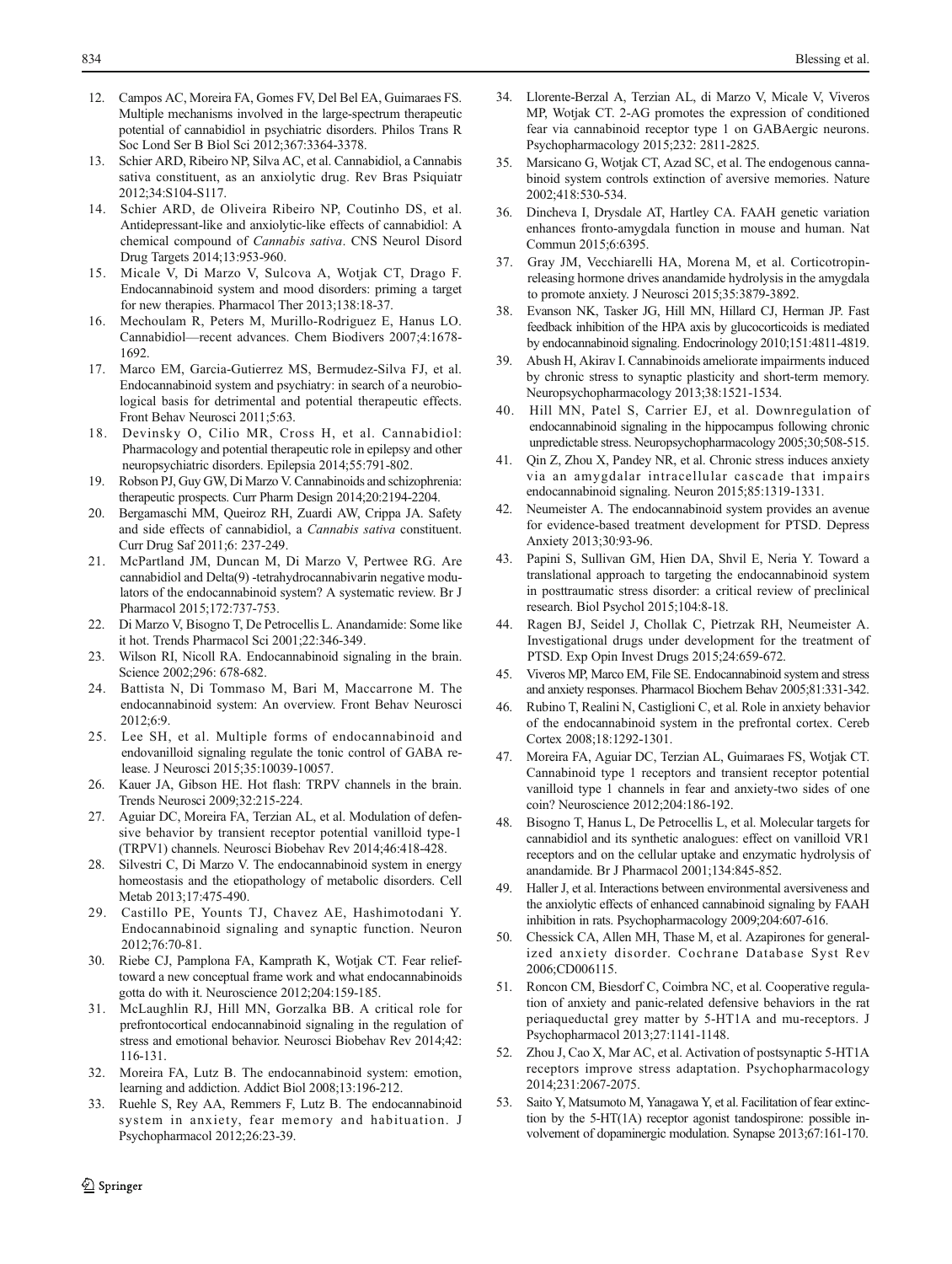- <span id="page-10-0"></span>54. Sprouse JS, Aghajanian GK. Electrophysiological responses of serotoninergic dorsal raphe neurons to 5-HT1A and 5-HT1B agonists. Synapse 1987;1:3-9.
- 55. Sun YN, Wang T, Wang Y, et al. Activation of 5-HT receptors in the medial subdivision of the central nucleus of the amygdala produces anxiolytic effects in a rat model of Parkinson's disease. Neuropharmacology 2015;95:181-191.
- 56. Celada P, Bortolozzi A, Artigas F. Serotonin 5-HT1A receptors as targets for agents to treat psychiatric disorders: rationale and current status of research. CNS Drugs 2013;27:703-716.
- 57. Russo EB, Burnett A, Hall B, Parker KK. Agonistic properties of cannabidiol at 5-HT1a receptors. Neurochem Res 2005;30:1037- 1043.
- 58. Rock EM, Bolognini D, Limebeer CL, et al. Cannabidiol, a nonpsychotropic component of cannabis, attenuates vomiting and nausea-like behaviour via indirect agonism of 5-HT(1A) somatodendritic autoreceptors in the dorsal raphe nucleus. Br J Pharmacol 2012;165:2620-2634.
- 59. Silveira Filho NG, Tufik S. Comparative effects between cannabidiol and diazepam on neophobia, food intake and conflict behavior. Res Commun Psychol Psychiatry Behav 1981;6:25-26.
- 60. Zuardi AW, Finkelfarb E, Bueno OF, Musty RE, Karniol IG. Characteristics of the stimulus produced by the mixture of cannabidiol with delta 9-tetrahydrocannabinol. Arch Int Pharmacodyn Ther 1981;249:137-146.
- 61. Onaivi ES, Green MR, Martin BR. Pharmacological characterization of cannabinoids in the elevated plus maze. J Pharmacol Exp Ther 1990;253:1002-1009.
- 62. Moreira FA, Aguiar DC, Guimaraes FS. Anxiolytic-like effect of cannabidiol in the rat Vogel conflict test. Prog Neuropsychopharmacol Biol Psychiatry 2006;30:1466-1471.
- 63. Resstel LB, Joca SR, Moreira FA, Correa FM, Guimaraes FS. Effects of cannabidiol and diazepam on behavioral and cardiovascular responses induced by contextual conditioned fear in rats. Behav Brain Res 2006;172:294-298.
- 64. Campos AC, Guimaraes FS. Involvement of 5HT1A receptors in the anxiolytic-like effects of cannabidiol injected into the dorsolateral periaqueductal gray of rats. Psychopharmacology (Berl) 2008;199:223-230.
- 65. Bitencourt RM, Pamplona FA, Takahashi RN. Facilitation of contextual fear memory extinction and anti-anxiogenic effects of AM404 and cannabidiol in conditioned rats. Eur Neuropsychopharmacol 2009;18:849-859.
- 66. Campos AC, Guimaraes FS. Evidence for a potential role for TRPV1 receptors in the dorsolateral periaqueductal gray in the attenuation of the anxiolytic effects of cannabinoids. Prog Neuropsychopharmacol Biol Psychiatry 2009;33:1517-1521.
- 67. Resstel LB, Tavares RF, Lisboa SF, et al. 5-HT1A receptors are involved in the cannabidiol-induced attenuation of behavioural and cardiovascular responses to acute restraint stress in rats. Br J Pharmacol 2009;156:181-188.
- 68. Soares Vde P, Campos AC, Bortoli VC, et al. Intra-dorsal periaqueductal gray administration of cannabidiol blocks paniclike response by activating 5-HT1A receptors. Behav Brain Res 2010;213:225-229.
- 69. Long LE, Chesworth R, Huang XF. A behavioural comparison of acute and chronic Delta9-tetrahydrocannabinol and cannabidiol in C57BL/6JArc mice. Int J Neuropsychopharmacol 2010;13:861-876.
- 70. Lemos JI, Resstel LB, Guimaraes FS. Involvement of the prelimbic prefrontal cortex on cannabidiol-induced attenuation of contextual conditioned fear in rats. Behav Brain Res 2010;207:105-111.
- 71. Casarotto PC, Gomes FV, Resstel LB, Guimaraes FS. Cannabidiol inhibitory effect on marble-burying behaviour: involvement of CB1 receptors. Behav Pharmacol 2010;21:353-358.
- 72. Gomes FV, Resstel LB, Guimaraes FS. The anxiolytic-like effects of cannabidiol injected into the bed nucleus of the stria terminalis are mediated by 5-HT1A receptors. Psychopharmacology (Berl) 2011;213:465-473.
- 73. Granjeiro EM, Gomes FV, Guimaraes FS, Correa FM, Resstel LB. Effects of intracisternal administration of cannabidiol on the cardiovascular and behavioral responses to acute restraint stress. Pharmacol Biochem Behav 2011;99:743-748.
- 74. Deiana S, Watanabe A, Yamasaki Y. Plasma and brain pharmacokinetic profile of cannabidiol (CBD), cannabidivarine (CBDV), Delta(9)-tetrahydrocannabivarin (THCV) and cannabigerol (CBG) in rats and mice following oral and intraperitoneal administration and CBD action on obsessive-compulsive behaviour. Psychopharmacology (Berl) 2012;219:859-873.
- 75. Uribe-Marino A, et al. Anti-aversive effects of cannabidiol on innate fear-induced behaviors evoked by an ethological model of panic attacks based on a prey vs the wild snake Epicrates cenchria crassus confrontation paradigm. Neuropsychopharmacology 2012;37:412-421.
- 76. Stern CA, Gazarini L, Takahashi RN, Guimaraes FS, Bertoglio LJ. On disruption of fear memory by reconsolidation blockade: evidence from cannabidiol treatment. Neuropsychopharmacology 2012;37:2132-2142.
- 77. Campos AC, Ferreira FR, Guimaraes FS. Cannabidiol blocks long-lasting behavioral consequences of predator threat stress: possible involvement of 5HT1A receptors. J Psychiatr Res 2012;46:1501-1510.
- 78. Hsiao YT, Yi PL, Li CL, Chang FC. Effect of cannabidiol on sleep disruption induced by the repeated combination tests consisting of open field and elevated plus-maze in rats. Neuropharmacology 2012;62:373-384.
- Gomes FV, Resstel LB, Guimaraes FS, et al. Cannabidiol injected into the bed nucleus of the stria terminalis reduces the expression of contextual fear conditioning via 5-HT1A receptors. J Psychopharmacol 2012;26:104-113.
- 80. El Batsh MM, Assareh N, Marsden CA, Kendall DA. Anxiogeniclike effects of chronic cannabidiol administration in rats. Psychopharmacology (Berl) 2012;221:239-247.
- 81. Campos AC, Ortega Z, Palazuelos J, et al. The anxiolytic effect of cannabidiol on chronically stressed mice depends on hippocampal neurogenesis: involvement of the endocannabinoid system. Int J Neuropsychopharmacol 2013;16:1407-1419.
- 82. Do Monte FH, Souza RR, Bitencourt RM, Kroon JA, Takahashi RN. Infusion of cannabidiol into infralimbic cortex facilitates fear extinction via CB1 receptors. Behav Brain Res 2013;250:23-27.
- Campos AC, de Paula Soares V, Carvalho MC, et al. Involvement of serotonin-mediated neurotransmission in the dorsal periaqueductal gray matter on cannabidiol chronic effects in panic-like responses in rats. Psychopharmacology (Berl) 2013;226:13-24.
- 84. Almeida V, Levin R, Peres FF, et al. Cannabidiol exhibits anxiolytic but not antipsychotic property evaluated in the social interaction test. Prog Neuropsychopharmacol Biol Psychiatry 2013;41: 30-35.
- 85. Gomes FV, Alves FH, Guimaraes FS, et al. Cannabidiol administration into the bed nucleus of the stria terminalis alters cardiovascular responses induced by acute restraint stress through 5-HT(1)A receptor. Eur Neuropsychopharmacol 2013;23:1096-1104.
- 86. Twardowschy A, Castiblanco-Urbina MA, Uribe-Marino A, et al. The role of 5-HT1A receptors in the anti-aversive effects of cannabidiol on panic attack-like behaviors evoked in the presence of the wild snake Epicrates cenchria crassus (Reptilia, Boidae). J Psychopharmacol 2013;27:1149-1159.
- 87. Fogaca MV, Reis FM, Campos AC, Guimaraes FS. Effects of intra-prelimbic prefrontal cortex injection of cannabidiol on anxiety-like behavior: involvement of 5HT1A receptors and